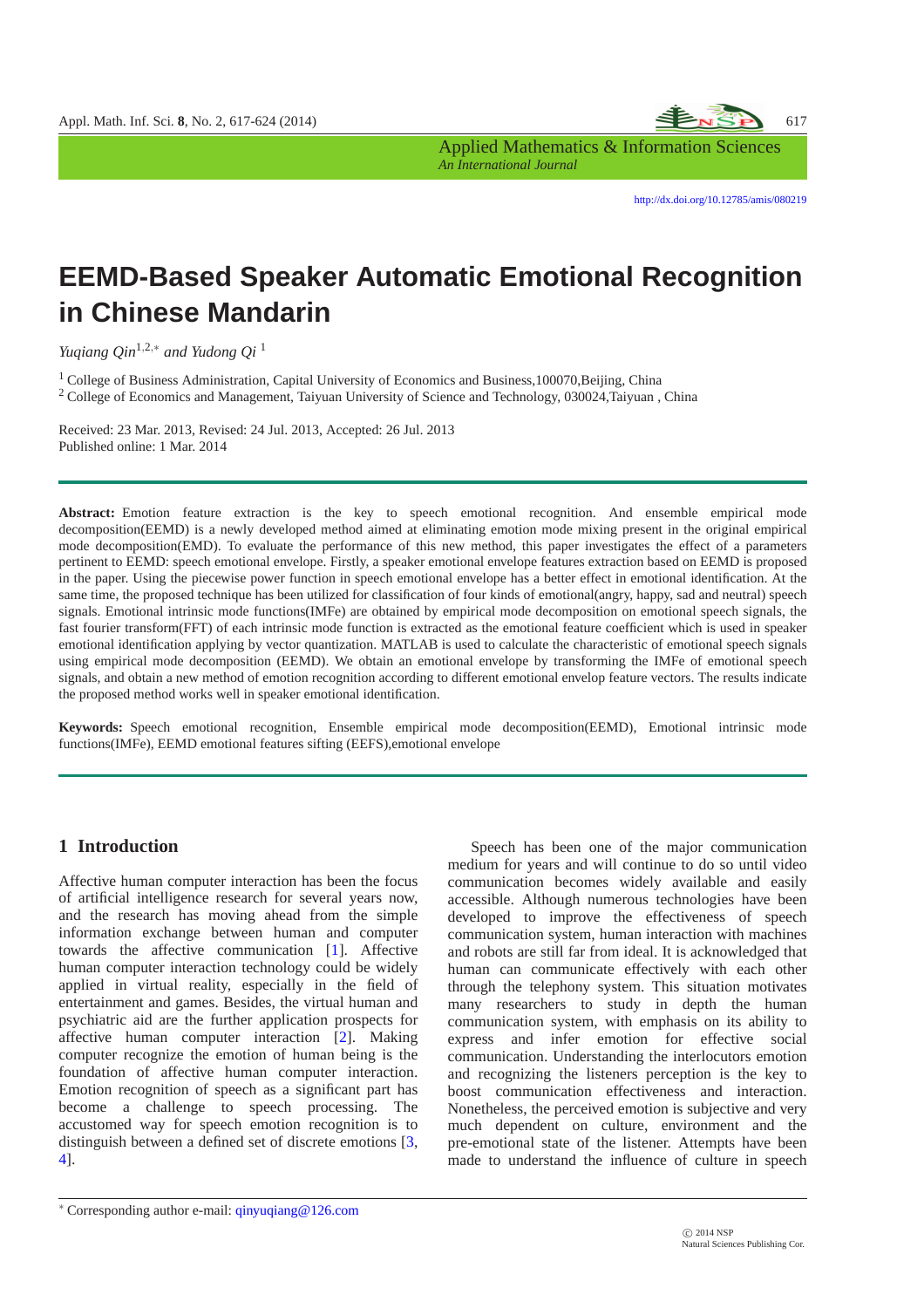emotion and researchers have reported mixed findings that lead us to believe there are some common acoustical characteristics that enable similar emotion to be discriminated universally across culture. Yet there are unique speech attributes that facilitate exclusive emotion recognition of a particular culture. Understanding culture dependency is thus important to the performance of the speech emotion recognition system [\[5,](#page-6-4)[6\]](#page-6-5).

In this paper, an innovative algorithm of improved EMD has been presented for the analysis of frequency modulation (FM) signals [\[7\]](#page-6-6). First, extract the first level extrema and the second level extrema to construct one two-level extrema structure (TLES). Using the locations' relations between the first level extrema and the second level extrema, what the traditional EMD does for FM signals is determined. The propositions that can help us to judge whether the multi-component can be separated well or not by EMD in practice and then tell us what the EMD will do in practice are deduced. Four cases are presented for decomposition of FM components using EMD. According to these cases, different improved methods are presented to separate the FM components that EMD fails to separate. The least-squares method is used to estimate the phase polynomials of FM components. The orthogonal relations between different components are used to estimate the optimal amplitudes of FM components. Moreover, the performance of EMD is analyzed via the multi-level extrema distribution as well, which can be used in practice for the aforehand judgement. Finally, experiments are given to show our new improved EMD [\[8,](#page-6-7)[9\]](#page-6-8).

Therefore, the ensemble empirical mode decomposition (EEMD) [\[9\]](#page-6-8), a signal processing technique particularly suitable for non-linear and non-stationary series, has recently been proposed as a new tool for emotional data analysis. The EEMD method is able to decompose a complex emotional speech signal into a series of emotional intrinsic mode functions (IMFe) and a residue in accordance with different frequency bands [\[10\]](#page-6-9). These are signal components highlighting distinct time-scales (frequencies) of the input time-series. The IMFe represents the natural oscillatory mode embedded in the signal. EEMD is self-adaptive because the IMFe works as the basis functions determined by the signal itself rather than what is predetermined. Therefore, EEMD is highly efficient in non-stationary emotional data analysis [\[11\]](#page-6-10).

# **2 EEMD-Based Emotional Feature Extraction**

#### *2.1 Emotional intrinsic mode function(IMFe)*

HilbertCHuang transform (HHT) is a novel analysis method for nonlinear and non-stationary data, which was developed by Huang et al. in 1998. Its key part is the so-called empirical mode decomposition (EMD), with which any complicated data set can be decomposed into finite (often smaller) number of intrinsic mode functions (IMFs) which admit well-behaved Hilbert transforms. An IMF is defined as a function satisfying the following conditions:

(1) The number of extrema and the number of zerocrossings must be either equal or differ at most by one.

(2) At each point of the data, the mean value of the envelope defined by the local maxima and the envelope defined by the local minima is zero.

With Hilbert transform, the IMFs yield instantaneous frequencies as functions of time, that give sharp identifications of embedded structures. The final presentation of the results is a timeCfrequencyCenergy distribution, designated as the Hilbert spectrum. Being different from Fourier decomposition and wavelet decomposition, EMD has no specified basis. Its basis is adaptively produced depending on the signal itself, which brings not only high decomposition efficiency but also sharp frequency and time localization. A key point is that the signal analysis based on HHT is physically significant. Because of its excellence, HHT has been utilized and studied widely by researchers and experts in signal processing and other related fields.

A multi-resolution decomposition technique is presented, EEMD which is adaptive and appears to be suitable for non-linear and non-stationary emotional speech signal analysis. It was carried in the time domain to form the basis functions adaptively. The major advantage of EEMD is the basis functions can be directly derived from the emotional speech signal itself. The emotional intrinsic modes are not necessarily sinusoidal functions. Apparently, EEMD is empirical, intuitive, direct, and adaptive. The EEMD decomposes the original emotional signal into a definable set of adaptive basis of functions called the emotional intrinsic mode functions(IMFe). In fact, IMFe can be both amplitude and frequency modulated. Each IMFe must satisfy two basic conditions:

(1) in the whole emotional data set, the number of extrema and the number of zero crossings must either equal or differ at most by one. Note, either local minima or local maxima are extrema. Moreover, a sample *S<sup>i</sup>* in a time-series is a local maximum if  $S_i > S_{i-1}$  and  $S_i > S_{i+1}$ , and a sample  $S_i$  is a local minimum if  $S_i < S_{i-1}$  and  $S_i < S_{i+1}$ , where i is a discrete time;

(2) at any point, the mean value of the emotional envelope, one defined by the local maxima (upper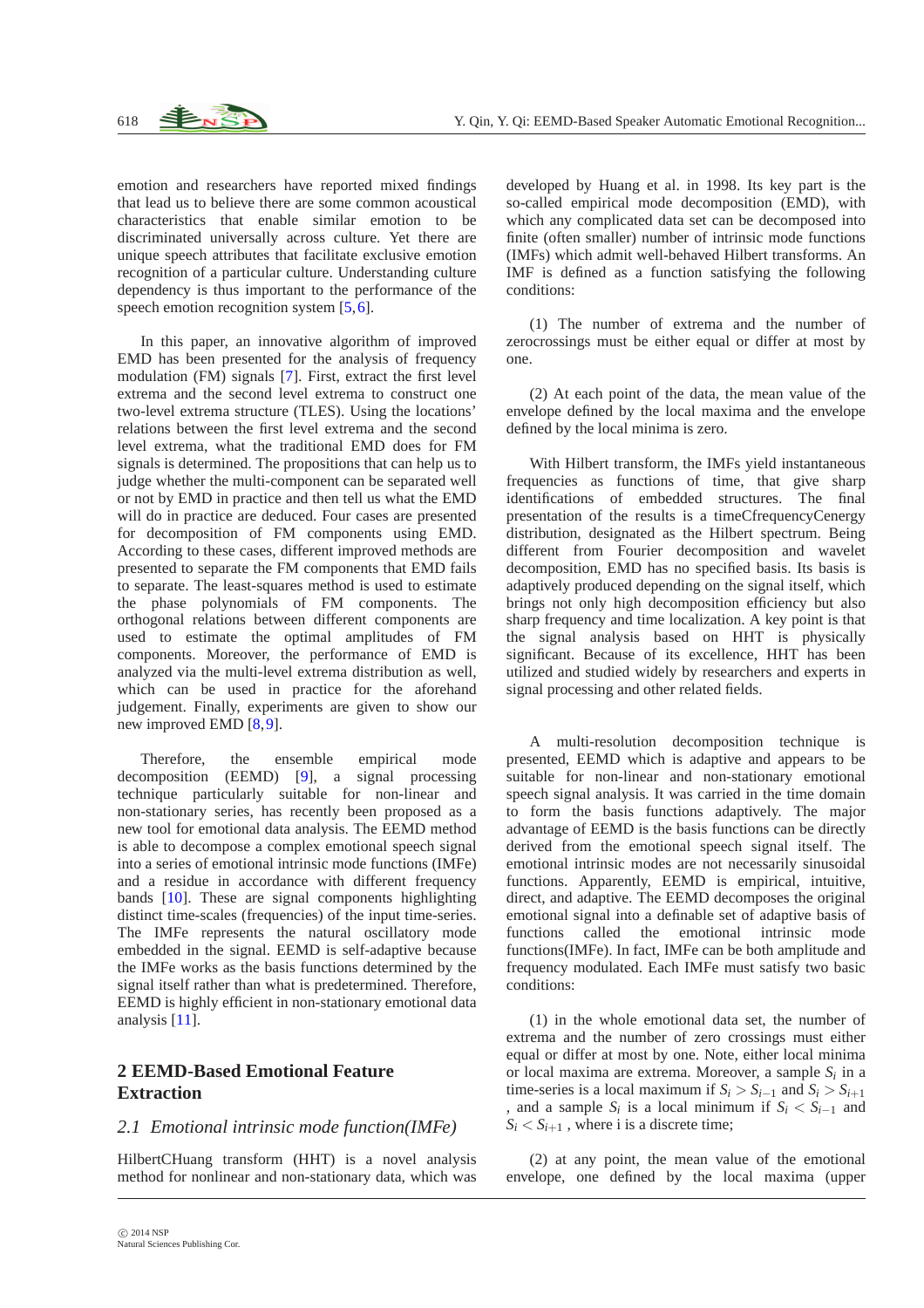

emotional envelope) and the other by the local minima (lower emotional envelope) is zero. Since emotional sifting is a recursive process, a sifting stopping rule is required. The definition above is empirical and currently there are no definite equations for estimating IMFe.

Therefore, any arbitrary time series satisfying conditions 1 and 2 is an IMFe [\[12\]](#page-6-11).

Early assessment of machinery health condition is of paramount importance today. A sensor network with sensors in multiple directions and locations is usually employed for monitoring the condition of rotating machinery. Extraction of health condition information from these sensors for effective fault detection and fault tracking is always challenging. EEMD is an advanced signal processing technology that has been widely used for this purpose. Standard EMD has the limitation in that it works only for a single real-valued signal. When dealing with data from multiple sensors and multiple health conditions, standard EMD faces two problems. First, because of the local and self-adaptive nature of standard EMD, the decomposition of signals from different sources may not match in either number or frequency content. Second, it may not be possible to express the joint information between different sensors. The present study proposes a method of extracting fault information by employing multivariate EEMD and full spectrum. EEMD can overcome the limitations of standard EMD when dealing with data from multiple sources. It is used to extract the intrinsic mode functions (IMFs) embedded in raw multivariate signals. A criterion based on mutual information is proposed for selecting a sensitive IMF. A full spectral feature is then extracted from the selected fault-sensitive IMF to capture the joint information between signals measured from two orthogonal directions. The proposed method is first explained using simple simulated data, and then is tested for the condition monitoring of rotating machinery applications. The effectiveness of the proposed method is demonstrated through monitoring damage on the vane trailing edge of an impeller and rotor-stator rub in an experimental rotor rig.

#### *2.2 EEMD emotional features sifting (EEFS)*

In the cause of the separate emotional components called IMFe, we perform a process called EEMD emotional features sifting (EEFS)[\[13\]](#page-6-12). The purpose of emotional sifting is to subtract the large-scale emotional features of the speech signal repeatedly until only the fine-scale emotional features remain. First, the original emotional speech signal,  $x_e(t)$ , should be enclosed by the upper and lower emotional envelope in the time domain. Using a cubic spline, the local maxima is connected forming the upper emotional envelope  $u_{+}(t)$  and the local minima is connected forming the lower emotional envelope *l*−(*t*) . The two emotional envelopes cover all the data points. The emotional envelope mean is determined as follows,  $m(t) = (u_+(t) + l_-(t))/2$ . The first emotional component is described as:

$$
h_1 = x_e(t) - m(t) \tag{1}
$$

The emotional component  $h_1(t)$  is now examined to see if it satisfies the conditions to be an IMFe. If  $h_1(t)$ doesn't satisfy the conditions,  $h_1(t)$  is regarded as the original emotional data, the sifting process would repeat, obtaining the mean of the upper and lower emotional envelopes, which is designated as  $m_{11}$ ; therefore,

$$
h_{11}(t) = h_1(t) - m_{11}(t) \tag{2}
$$

Then, repeat the procedure until  $k_{1k}$  is an IMFe, i.e.,

$$
h_{1k}(t) = h_{1(k-1)(t) - m_{1k}(t)} \tag{3}
$$

After *k* emotional siftings, we explained the first emotional intrinsic mode to be

$$
c_1 = h_{1k} \tag{4}
$$

Finally,  $c_1$  revealed the higher frequency component of IMFe. To obtain enough physical definitions of IMFe, the sifting stop criteria, namely, the stop conditions, are of great importance and are found by the following equation:

$$
SD = \sum \left[ \frac{|h_{1(j)k-1}(t) - h_{1k}(t)|^2}{h_{1(k-1)(t)*h_{1(k-1)(t)}}} \right]
$$
(5)

The typical values of *SD* are 0.2 and 0.3. To obtain the second and subsequent emotional intrinsic mode functions, the residual signal can be calculated as :

$$
x_e(t) - c_1(t) = r_1(t)
$$
 (6)

 $r_1$  considers the original emotional data, and by repeating the above procedures,  $x_e(t)$  could be obtained by the second IMFe component *c*<sup>2</sup> . The procedure as described above is repeated for times, then the n-IMFe of emotional signal  $x_e(t)$  could be obtained

$$
r_1(t) - c_2(t) = r_2(t) \dots r_{n-1}(t) - c_n(t) = r_n(t) \tag{7}
$$

The decomposition procedure can be stopped when the residue, *r<sup>n</sup>* , becomes a constant, a monotonic function, or a function containing only a single extrema, from which no more IMFe can be extracted. By summing Eqs. (6) and (7), the original emotional speech signal can be reconstructed as follows:

$$
x_e(t) = \sum c_j(t) + r_n(t)
$$
\n(8)

where n is the number of IMFes extracted from  $x_e(t)$ ,  $r_n(t)$  denotes the final residue, and is time. The IMFes  $c_1, c_2, \ldots, c_n$  are comprised of different frequency bands ranging from high to low. The frequency components included in each different frequency band, while  $r_n$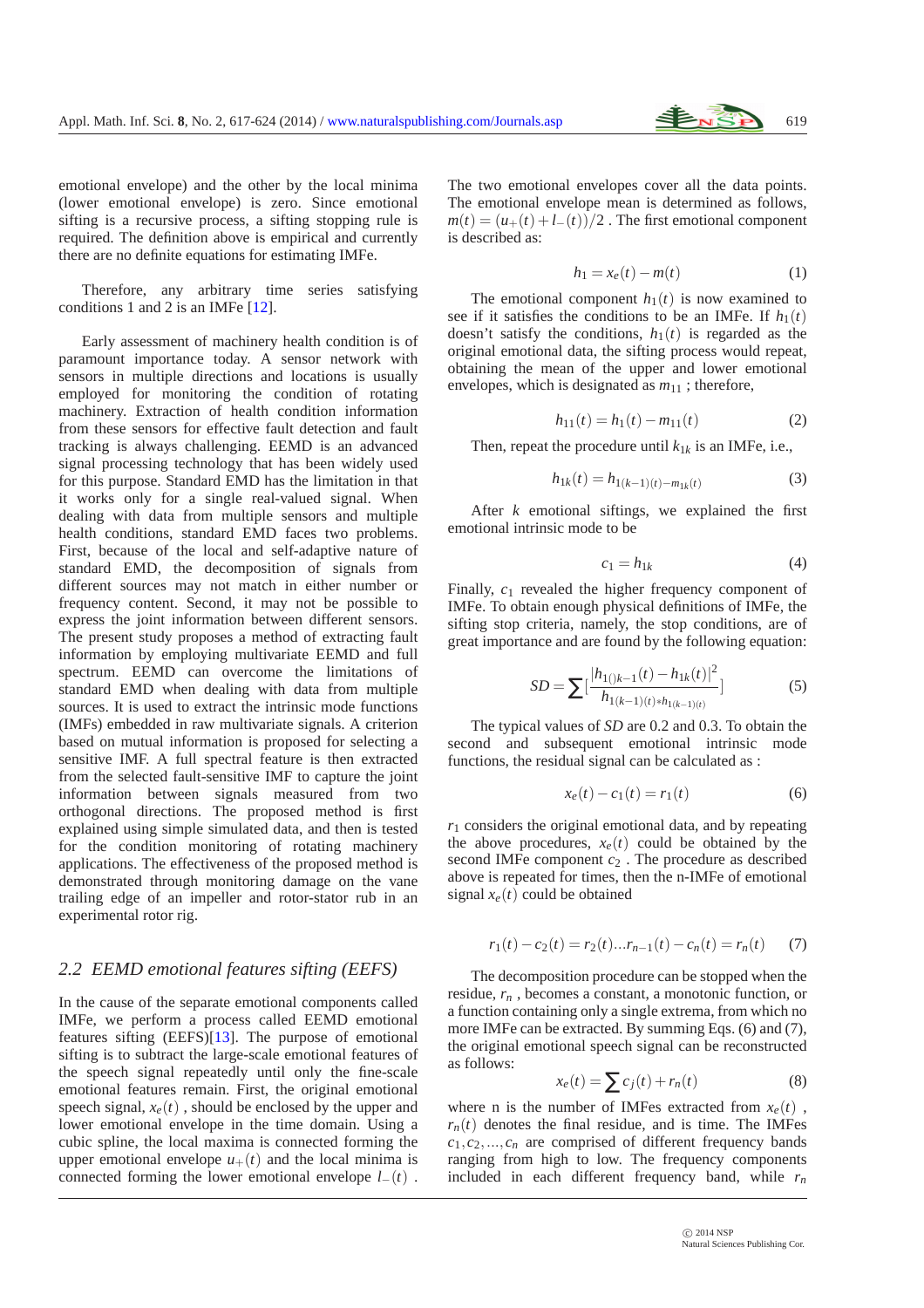

**Fig. 1:** The entire flow chart of EEMD-Based Emotional Envelope Computing Decomposition (EEMD emotional feature sifting, EEFS)

represents the central tendency of emotional speech signal  $x_e(t)$  . Figure 1 indicates the entire flow chart of EEMD-Based Emotional Envelope Computing EEMD-Based Emotional Envelope Computing Decomposition , call EEMD emotional feature sifting (EEFS).

# **3 Speech Emotional Envelope Optimal Computing in Continuous Chinese Mandarin**

Computing upper and lower emotional envelope is the key of EEMD emotional envelope feature extraction [\[14,](#page-6-13) [15\]](#page-6-14). If emotional envelope is inaccurate, then EEMD of emotional signal is not entirely. Therefore the piecewise power function is used in speech emotional envelope as follows.

All interpolation points: $P_1(x_1, y_1)P_2(x_2, y_2)P_n(x_n, y_n)$ ,interpolating function:  $y = f(x)$ . Power function interpolate any three contiguous points:  $P_{i-1}(x_{i-1}, y_{i-1})P_i(x_i, y_i)P_{i+1}(x_{i+1}, y_{i+1})$ . So:

$$
h_i = \frac{(x_{i+1} - x_{i-1})(y_{i-1} - y_i) - (x_{i-1} - x_i)(y_{i+1} - y_{i-1})}{x_{i+1} - x_{i-1}}
$$
\n(9)

When  $x \leq x_i$ , interpolating function  $f_i(x)$  meet:

$$
f_i = \left(\frac{x - x_i}{x_{i-1} - x_i}\right)^{\beta} h_i + \frac{y_{i+1} - y_{i-1}}{x_{i+1} - x_{i-1}} (x - x_i) + y_i \tag{10}
$$

When  $x \ge x_i$ , interpolating function  $f_i(x)$  meet:

$$
f_i = \left(\frac{x - x_i}{x_{i+1} - x_i}\right)^{\beta} h_i + \frac{y_{i+1} - y_{i-1}}{x_{i+1} - x_{i-1}} (x - x_i) + y_i \tag{11}
$$

After interpolating  $f_i(x)$ ,  $f_{i+1}(x)$  again, the piecewise power function curve  $f_{i,i+1}(x)$  between  $P_i(x_i, y_i)$  to  $P_{i+1}(x_{i+1}, y_{i+1})$  are attained:

$$
f_{i,i+1}(x) = \frac{x_{i+1} - x}{x_{i+1} - x_i} f_i(x) + \frac{x - x_i}{x_{i+1} - x_i} f_{i+1}(x)
$$
(12)

Error tolerance of the piecewise power function is analyzed as follows:

Suppose  $f(x) \subseteq C_1[a, b]$ , the piecewise function  $E(x)$ meets Eqs.(12), and  $e_i(x)$ ,  $e_{i+1}(x)$  meet Eqs.(10),(11) respectively,

$$
M = \max |f''(\xi)| : x_{i-1} \le \xi \le x_{i+1},
$$
  
 
$$
h = \max |x_{i+1} - x_i| : 1 \le i \le n, then :
$$

$$
max|f(x) - E(x)| \le \frac{1}{2}Mh^2 + \frac{2\beta^{\beta}}{(\beta+1)^{\beta+1}}Mh^2 \qquad (13)
$$

Prove :  $\sum l_j = 1$  *and*  $x \subseteq [x_i, x[i+1]] \Rightarrow l_i(x) + l_{i+1}(x)$ , *f*(*x*<sub>*i*-1</sub>) = *y*<sub>*i*-1</sub>*f*(*x*<sub>*i*</sub>) = *y*<sub>*i*</sub>*f*(*x*<sub>*i*+1</sub>) = *y*<sub>*i*+1</sub> ⇒

$$
|f(x) - E(x)| =
$$
  
\n
$$
\left| \frac{x - x_{i+1}}{x_i - x_{i+1}} f(x) + \frac{x - x_i}{x_{i+1} - x_i} f(x) - \left[ \frac{x - x_{i+1}}{x_i - x_{i+1}} e_i(x) + \frac{x - x_i}{x_{i+1} - x_i} e_{i+1}(x) \right] \right|
$$
  
\n
$$
\leq frac{x - x_{i+1}x_i - x_{i+1}} |f(x) - e_i(x)| + \frac{x - x_i}{x_{i+1} - x_i} f(x) - e_{i+1}(x)|
$$
\n(14)

$$
|f(x) - e_i(x)| =
$$
  
\n
$$
|f(x) - [(\frac{x - x_i}{x_{i+1} - x_i})^{\beta} h_i + \frac{y_{i+1} - y_{i-1}}{x_{i+1} - x_{i-1}} (x - x_i) + y_i]
$$
  
\n
$$
= |f(x) - f(x_i) - \frac{x - x_i}{x_{i+1} - x_{i-1}}^{\beta} |(y_{i-1} - y_i)
$$
  
\n
$$
- \frac{x_{i-1} - x_i}{x_{i+1} - x_{i-1}} (y_{i+1} - y_{i-1}) - \frac{y_{i+1} - y_{i-1}}{x_{i+1} - x_{i-1}} (x - x_i) |
$$
  
\n
$$
= |f'(\xi_1)(x - x_i) - \frac{x - x_i}{x_{i+1} - x_i}^{\beta} \beta
$$
  
\n
$$
[f'(\xi_2)(x_{i-1} - x_i) - f'(\xi_3)(x_{i-1} - x_i)] - f'(\xi_3)(x - x_i)|
$$
  
\n
$$
= |(f'(\xi_1) - f'(\xi_3)) (x - x_i)
$$
  
\n
$$
- \frac{x - x_i}{x_{i+1} - x_i}^{\beta} \beta (f'(\xi_2) - f'(\xi_3)) |(x - x_i)|
$$
  
\n
$$
\leq |(f'(\xi_1) - f'(\xi_3))||(x - x_i)|
$$
  
\n
$$
+ |\frac{x - x_i}{x_{i+1} - x_i}|^{\beta} |f'(\xi_2) - f'(\xi_3||x_{i-1} - x_i|)
$$
  
\n
$$
(x_i \leq \xi_1 \leq x, x_{i-1} \leq \xi_2 \leq x_i, x_{i-1} \leq \xi_3 \leq x_{i+1})
$$
 (15)

 c 2014 NSP Natural Sciences Publishing Cor.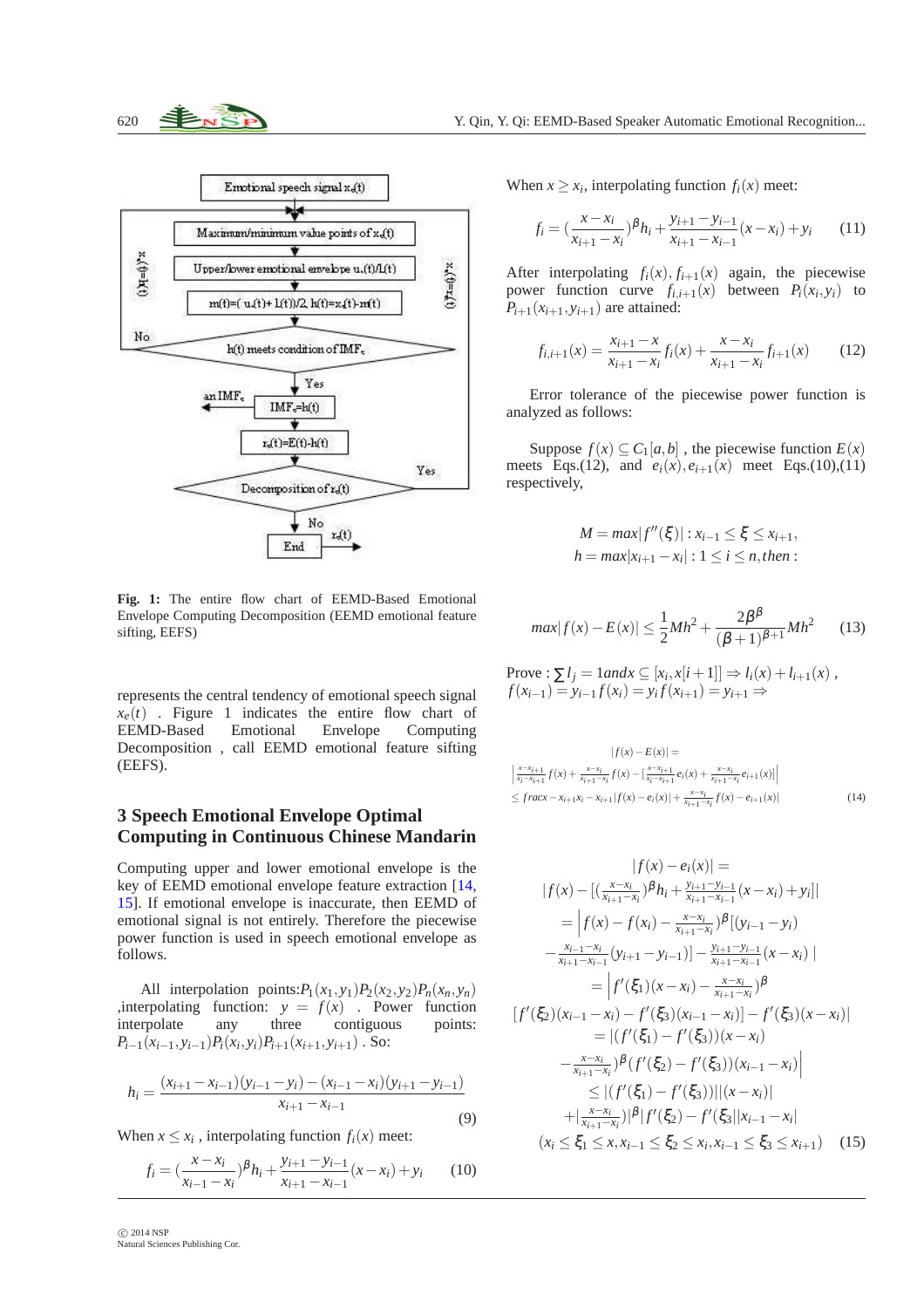$$
|f(x) - e_{i+1}(x)| =
$$
  
\n
$$
|f(x) - (\frac{x - x_{i+1}}{x_i - x_{i+1}})^{\beta} h_{i+1} - \frac{y_{i+2} - y_i}{x_{i+2} - x_i}(x - x_{i+1}) - y_{i+1}|
$$
  
\n
$$
= |f'(\overline{\xi_1})(x - x_{i+1}) - f'(\overline{\xi_3})(x - x_{i+1})
$$
  
\n
$$
-(\frac{x - x_i}{x_{i+1} - x_i})^{\beta} |f'(\overline{\xi_2})(x_i - x_{i+1}) - f'(\overline{\xi_3})(x_i - x_{i+1})|
$$
  
\n
$$
\leq |f'(\overline{\xi_1}) - f'(\overline{\xi_3})||x - x_{i+1}|
$$
  
\n
$$
+ |\frac{x - x_{i+1}}{x_i - x_{i+1}}|^{\beta} |f'(\overline{\xi_2}) - f'(\overline{\xi_3})||x_i - x_{i+1}|
$$
  
\n
$$
(x \leq \overline{\xi_1} \leq x_{i+1}, x_i \leq \overline{\xi_2} \leq x_{i+1}, x_{i-1} \leq \overline{\xi_3} \leq x_{i+1})
$$
 (16)  
\nEqs. (15)(16)  $\rightarrow$  Eqs. (14)

$$
|f(x) - E(x)| \leq \frac{x - x_{i+1}}{x_i - x_{i+1}} |f(x) - e_i(x)|
$$
  
+ 
$$
\frac{x - x_i}{x_{i+1} - x_i} |f(x) - e_{i+1}(x)|
$$
  

$$
\leq 1/4 |f'(\xi_1) - f'(\xi_3)| |x_{i+1} - x_i|
$$
  
+ 
$$
1/4 |f'(\overline{\xi_1}) - f'(\overline{\xi_3})| |x_{i+1} - x_i|
$$
  
+ 
$$
\frac{\beta^{\beta}}{(\beta + 1)(\beta + 1)} |f'(\xi_2) - f'(\xi_3)| |x_{i-1} - x_i|
$$
  
+ 
$$
\frac{\beta^{\beta}}{(\beta + 1)(\beta + 1)} |f'(\overline{\xi_2}) - f'(\overline{\xi_3})| |x_i - x_{i+1}|
$$
  

$$
\leq 1/2Mh^2 + 2\frac{\beta^{\beta}}{(\beta + 1)(\beta + 1)} Mh^2
$$

Error range of the piecewise power function increase when  $\beta$  reduce, and the maximum range of error is  $[Mh^2/2,5Mh^2/2]$ .

#### **4 Simulation Experiment and Analysis**

#### *4.1 Emotional corpus database*

An emotion database is specifically designed and set up for text-independent emotion classification studies. The database includes short utterances covering the 4 archetypal emotions, namely angry, happy, sad and neutral. Non-professional speakers are selected to avoid exaggerated expression. A total of 12 native Chinese Mandarin language speakers (6 males and 6 females) are employed to generate 720 utterances. Sixty different utterances, ten each for each emotional mode, are recorded for each speaker. The recording is done in a quiet environment using a mouthpiece microphone.

Subjective assessment of the emotional speech corpus by human subjects was carried out. One of the objectives of the subjective classification is to determine the ability of listeners to correctly classify the emotional modes of the utterances. Another objective is to compare the accuracy of classification by the proposed system with human classification performance [\[16,](#page-6-15)[17\]](#page-6-16).



**Fig. 2:** EEMD-based Emotional Envelope Feature Extraction for 4 Emotional Speech Signal

Three subjects of different language background are engaged for the subjective tests. The utterances were played back in random order and the subjects were requested to indicate which one of the 4 emotional modes was portrayed. The utterances were presented via headphones and repeated two times. The language of the utterances presented to the human subject was neither his mother tongue nor any other language that he has any knowledge to perceive linguistically. Hence the judgment was made based on the perceived emotional content rather than the context of the utterances [\[18\]](#page-6-17).

#### *4.2 Simulation result*

MATLAB [\[19\]](#page-6-18) is used to calculate the characteristic of emotional(angryhappysad and neutral) speech signal using EEMD, we attain a lot of components of IMFemotion, and obtain an emotional envelope by transforming the IMFemotion of emotional speech signal, and obtain a new method of emotion recognition according to different emotional envelops feature vectors, as the Figure 2 suggests that.

Figure 3 show simulation result of 4 emotional(angry, happy, sad and neutral) continuous Chinese mandarin "My father bought me a car(in Chinese)", and its emotional envelops features [\[20\]](#page-6-19).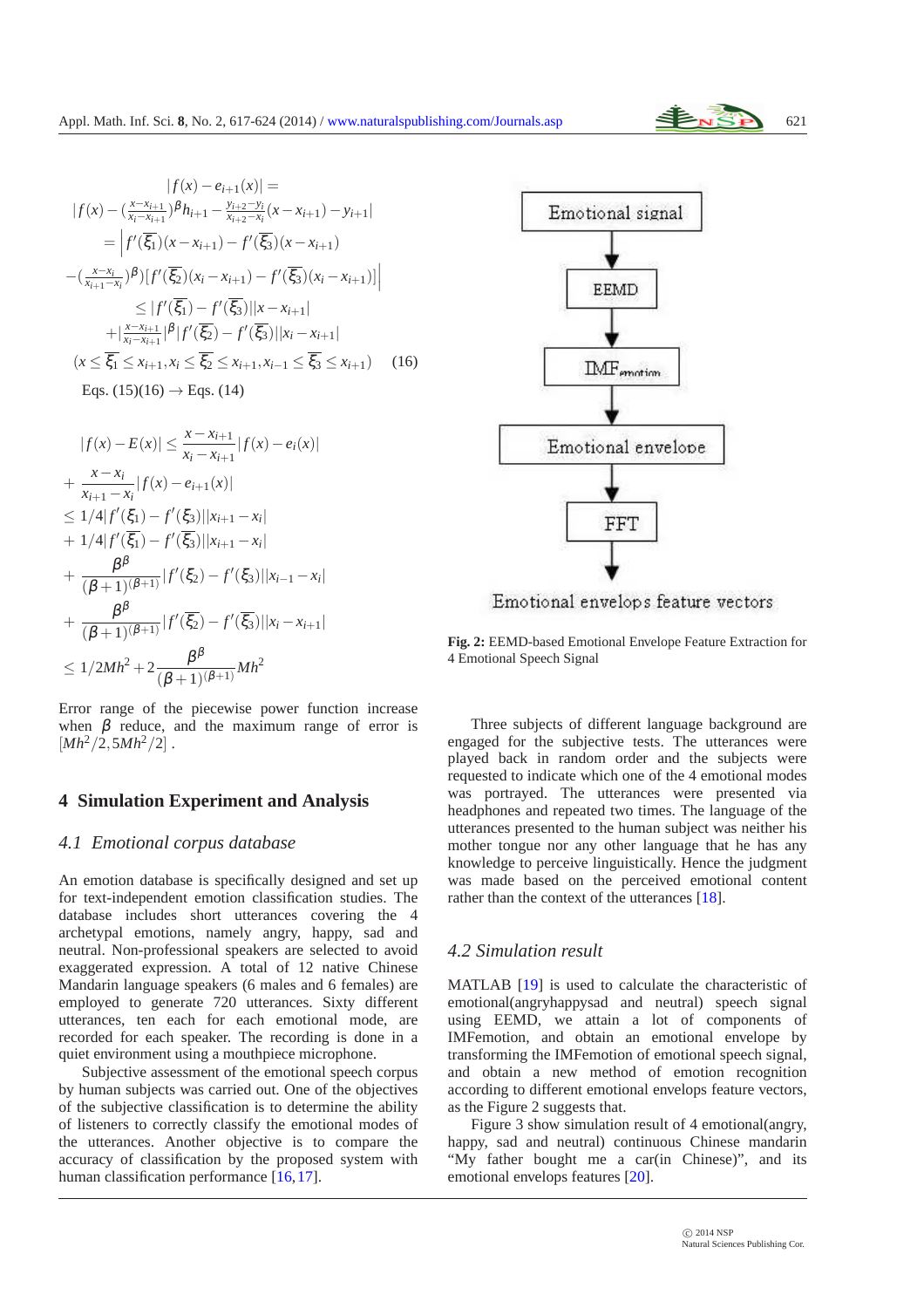

**Fig. 3:** 4 Emotional Envelopes and Its Emotional Envelope Feature Vectors

As depicted in the Figure.3, we can see that emotions are decomposed using the piecewise power function in continuous Chinese mandarin speech, and gain a lot of IMFemotions. It is therefore that better emotional envelopes are attained.

In term of Figure 3, characteristics of frequency distribution of *IMFemotion* are attained by FFT, as depicted Table 1. Four emotional feature vectors are *Tangry*=[120,140,155,195,210,260], *Thappy* =[140,150,160,185,205,210],

**Table 1:** 4 Emotional Envelop Feature Vectors in Chinese Mandarin

| . |                 |           |           |           |           |           |           |  |  |
|---|-----------------|-----------|-----------|-----------|-----------|-----------|-----------|--|--|
|   | $IMF_e$         | $f_1(Hz)$ | $f_2(Hz)$ | $f_3(Hz)$ | $f_4(Hz)$ | $f_5(Hz)$ | $f_6(Hz)$ |  |  |
|   | $IMF_{angry}$   | 120       | 140       | 155       | 195       | 210       | 260       |  |  |
|   | $IMF_{happy}$   | 140       | 150       | 160       | 185       | 205       | 210       |  |  |
|   | $IMF_{sad}$     | 110       | 140       | 150       | 200       | 215       | 220       |  |  |
|   | $IMF_{neutral}$ | 135       | 150       | 155       | 180       | 210       | 215       |  |  |

**Table 2:** EEMD-Based Confusion Matrix for Automatic Emotional Recognition

| Emotion         | angry | happy | sad | neutral | rate $(\% )$ |
|-----------------|-------|-------|-----|---------|--------------|
| angry           | 119   |       |     |         | 93.7         |
| happy           | 12    | 52    |     |         | 77.6         |
| sad             |       |       | 62  |         | 100          |
| neutral         |       |       |     | 75      | 94.9         |
| $precision(\%)$ | 89.5  | 83.9  | 100 | 96.2    |              |

*T*<sub>sad</sub> = [110,140,150,200,215,220] and *Tneutral*=[135,150,155,180,210,215] respectively.

### *4.3 Evaluation*

Confusion matrix are shown in Tables 2 (left-most column being the true emotions), for the best recognition performance achieved by envelop features vectors. The rate column lists per class recognition rates, and precision for a class is the number of samples correctly classified divided by the total number of samples classified to the class.

We can see from the confusion matrix that the envelope optimal algorithm contributes to improving the emotional recognition and precision rates of all emotion categories. It is also shown that most emotions can be correctly recognized with above 90% accuracy, with the exception of joy, which forms the most notable confusion pair with angry. The results also divulge that the algorithm detects sad emotion efficiently with a recognition rate of 100%.

#### **5 Conclusions and Future Work**

In this paper, a speaker emotion identification algorithm based EEMD for emotional feature extraction and classification using emotional envelop feature has been developed. The EEMD can effectively sift the riding wave from every complex emotional signal of the time series. The sifted emotional *IMF<sup>e</sup>* components represented important information in the entire emotion signal set. The energy correlates closely with every emotional *IMF<sup>e</sup>* component. The experimental results indicated the proposed algorithm is an effective recognition method for speaker emotion identification. Emotions are decomposed using the piecewise power function in continuous Chinese mandarin speech, and better emotional envelopes are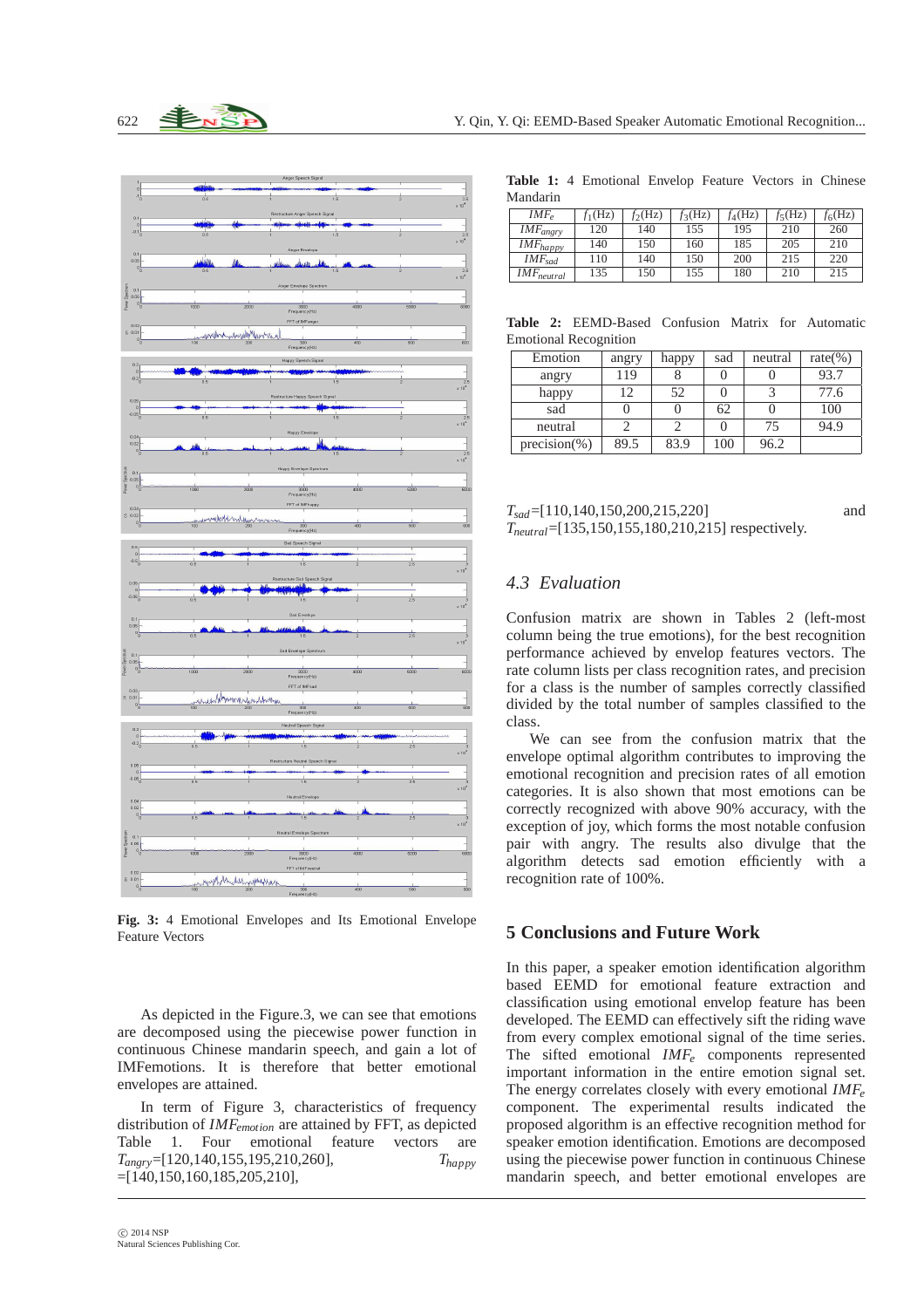

attained. It is also shown that most emotions can be correctly recognized with above 90% accuracy, with the exception of happy, which forms the most notable confusion pair with angry. The results also divulge that the algorithm detects sad emotion efficiently with a recognition rate of 100%.

As most of the emotional signals under consideration are chaotic in nature, so application of non-linear dynamic tools like the computation of Lyapunov exponents can also be potentially explored for feature extraction procedures.

#### **6 Acknowledgement**

This work is sponsored by The National Natural Science Foundation of China(NO.61072087), Shanxi International Cooperation Foundation of Science and Technology of China (NO.2011081047), Shanxi Natural Science Foundation of China (NO. 2010011020-1) and The PhD Start-up Foundation of Taiyuan University of Science and Technology(W20122006).

# <span id="page-6-0"></span>**References**

- [1] Yuqiang Qin, Xueying Zhang. Fuzzy Support Vector Machine-Based Emotional Optimal Algorithm in Spoken Chinese[J]. Journal of Computational and Theoretical Nanoscience, **9**, 1715-1719 (2012).
- <span id="page-6-1"></span>[2] Kimberly L. Day, Cynthia L. Smith.Understanding the role of private speech in children's emotion regulation[J]. Early Childhood Research Quarterly, **28**, 405-414 (2013).
- <span id="page-6-2"></span>[3] Norhaslinda Kamaruddin, Abdul Wahab, Chai Quek. Cultural dependency analysis for understanding speech emotion[J]. Expert Systems with Applications, **39**, 5115- 5133 (2012).
- <span id="page-6-3"></span>[4] Ishi, C., Ishiguro, H., Hagita, N. Analysis of the roles and the dynamics of breathy and whispery voice qualities in dialogue speech[C]. EURASIP J. Audio Speech Music Process., article ID 528193, 12 pages (2010).
- <span id="page-6-4"></span>[5] Thomas F.Quatieri. Discrete-time speech signal processing : principles and practice[M]. Beijing: Publishing House of Electronics Industry, 468-488 (2004).
- <span id="page-6-5"></span>[6] Wu, S., Falk, T., Chan, W.-Y.. Automatic recognition of speech emotion using long-term spectro-temporal features[C]. In: Proc. Internat. Conf. on Digital Signal Processing, 1-6 (2009).
- <span id="page-6-6"></span>[7] Julien Fleureau, Amar Kachenoura, Laurent Albera, Jean-Claude Nunes, Lotfi Senhadji. Multivariate empirical mode decomposition and application to multichannel filtering[C]. Signal Processing, In Press, Corrected Proof, 789-797 (2011).
- <span id="page-6-7"></span>[8] Xu Guanlei, Wang Xiaotong, Xu Xiaogang. Timevarying frequency-shifting signal-assisted empirical mode decomposition method for AMCFM signals[C]. Mechanical Systems and Signal Processing, **23**, 2458-2469 (2009).
- <span id="page-6-8"></span>[9] Huang NE, Wu ML, Qu WD. Applications of Hilbert-Huang Transform to Non-stationary Financial Time Series Analysis [J]. Appl. Stochastic Models Bus. Indust, **19**, 245- 268 (2003).
- <span id="page-6-9"></span>[10] You-Shyang Chen, Ching-Hsue Cheng. Hybrid models based on rough set classifiers for setting credit rating decision rules in the global banking industry [J]. Knowledge-Based Systems, **39**, 224-239 (2013).
- <span id="page-6-10"></span>[11] Xiaomin Zhao, Tejas H. Patel, Ming J. Zuo. Multivariate EMD and full spectrum based condition monitoring for rotating machinery[J]. Mechanical Systems and Signal Processing, **27**, 712-728 (2012).
- <span id="page-6-11"></span>[12] Md. Ashfanoor Kabir, Celia Shahnaz. Denoising of ECG signals based on noise reduction algorithms in EMD and wavelet domains[J]. Biomedical Signal Processing and Control, **7**, 481-489 (2012).
- <span id="page-6-12"></span>[13] GUO Shu-Qing. Data discussion of the EMD method in the practice[J]. Signal Processing, **26**, 277-285 (2010).
- <span id="page-6-13"></span>[14] QI Yu-dong, FAN He-jun. Deregulation: Reform Trend of Chinas Natural Monopoly Industries[J]. China Industrial Economics, **21**, 62-72 (2009).
- <span id="page-6-14"></span>[15] Quek S T, Tua P S, Wang Q. Detecting anomalies in beams and plate based on the Hilbert - Huang transform of real signals [J].Smart Materials and Structures, **34**, 447-460 (2003).
- <span id="page-6-15"></span>[16] ZHONG You-ming, JIN Tao, QIN Shu-ren. New Envelope Algorithm for Hilbert-Huang Transform[J]. Journal of Data Acquisition & Processing, **20**, 13-17 (2005).
- <span id="page-6-16"></span>[17] Xu Guanlei, Wang Xiaotong, Xu Xiaogang, Zhou Lijia. Improved EMD for the analysis of FM signals[J] Mechanical Systems and Signal Processing, **33**, 181-196 (2012).
- <span id="page-6-17"></span>[18] Sun, R., E., M., Torres, J.. Investigating glottal parameters for differentiating emotional categories with similar prosodics[C]. In: Proc. Internat. Conf. on Acoustics, Speech and Signal Processing, 4509-4512 (2009).
- <span id="page-6-18"></span>[19] FU Yao, WANG Hong-jun, WU Guo-xin. Realization of EMD signal processing method in LabVIEW and MATLAB[J]. Journal of Beijing Institute of Machinery, **23**, 16-18 (2008).
- <span id="page-6-19"></span>[20] Yuqiang Qin, Xueying Zhang. MSF-Based Speaker Automatic Emotional Recognition in Continuous Chinese Mandarin[J]. Procedia Engineering, **15**, 2229-2233 (2011).